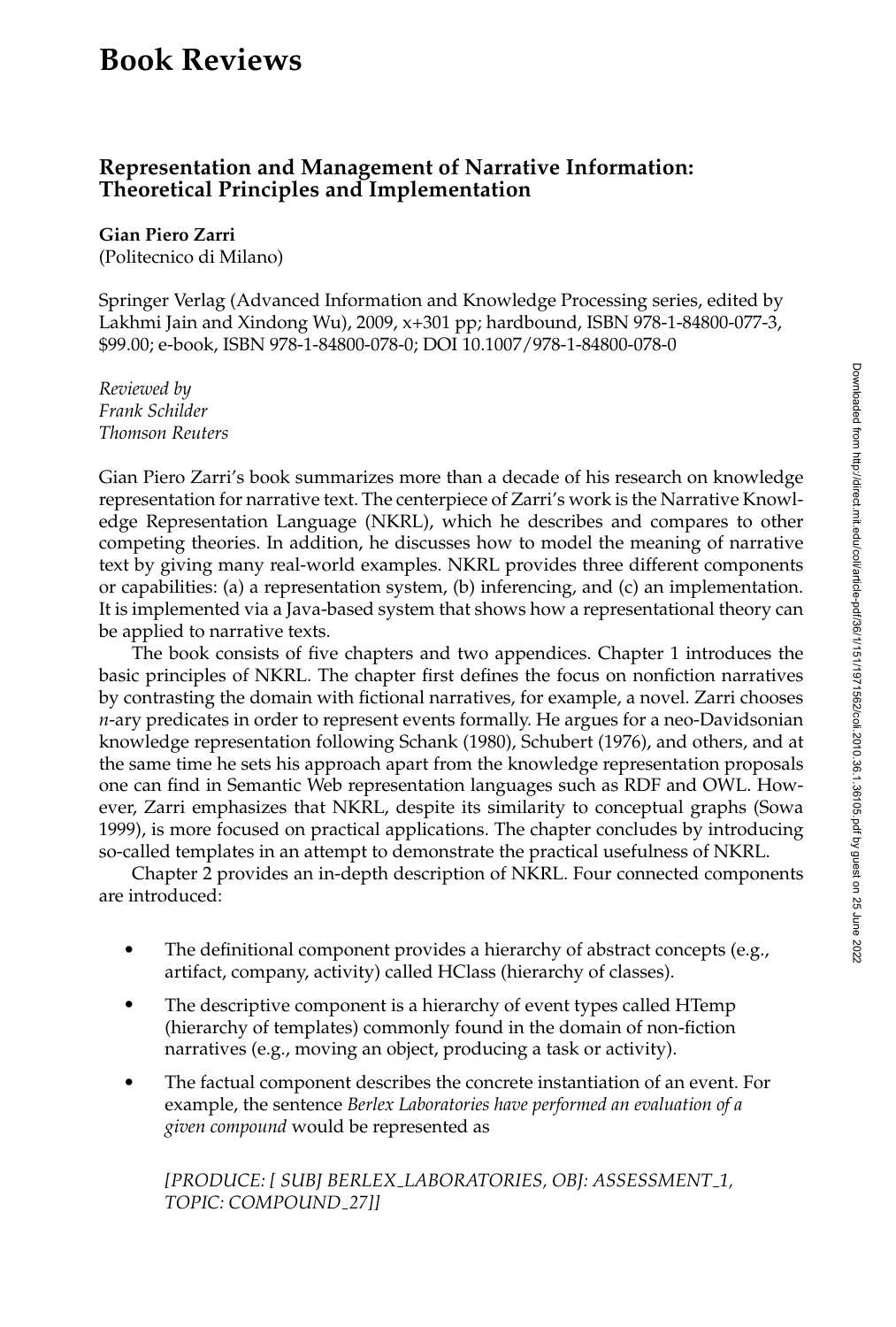The enumerative component links the values of the event description from the factual component to unique instantiations of these participants of an object, such as in COMPOUND<sub>-27</sub>.

This chapter also contains a comparison of NKRL and other formalisms that deal with the representation of temporal information, such as TimeML (Pustejovsky et al. 2003) or Discourse Representation Theory (DRT; Kamp and Reyle 1993). A detailed description is given of how NKRL represents temporal information based on Allen's (1984) interval calculus and how NKRL approaches the problem of underspecified or coarse temporal information such as in *around December 25, 2005*.

Chapter 3 adds more information about the semantics and the ontologies in NKRL. A set of predefined conceptual structures is introduced and numerous examples taken from real-world narratives are provided. The definitional component introduced in Chapter 2 is fleshed out and the distinction between sortal and non-sortal concepts (e.g., CHAIR versus GOLD) is described. This hierarchy is quite similar to other so-called upper-level ontologies suchas CYC or SUMO (Guha and Lenat 1991; Pease, Niles, and Li 2002), which are introduced to the reader in more detail in the beginning of this chapter. In addition to the conceptual hierarchy HClass, the descriptive component HTemp holds a set of often-used templates. Each template is described with a specific example that shows how different slots of the templates may be filled.

Chapter 4 covers in more detail how inferences can be drawn within the implemented system. The NKRL system provides several query tools for retrieving information from the knowledge base encoded in NKRL annotations, as described by the previous chapters. The query tools comprise querying by search patterns, unification / filtering operations, and indexing temporal information. The indexing of temporal information considers different levels of temporal information including a temporal perspective. The temporal perspective is used to represent information about when an event starts or ends in addition to whether it is observed by somebody.

Chapter 5 provides the author's conclusions, suggesting technological and theoretical enhancement to the current version of NKRL. Appendix A contains a detailed description of the NKRL software and Appendix B discusses the treatment of a particular linguistic phenomenon within NKRL: plural entities.

The book offers a unique combination of different tools for modeling narrative information. It contains valuable discussions of important questions such as whether *n*-ary predicates should be used. However, some of these discussions would have benefited from a more in-depth treatment. The comparison with TimeML (Pustejovsky et al. 2003), for example, only partly covers recent developments and does not mention software that utilizes TimeML. For example, the TARSQI toolset, $1$  not mentioned by Zarri, allows the user to extract events and temporal expressions while temporal links are derived and consistency checks can be run via a constraint propagation component.

Zarri often compares and contrasts his work with the representation languages used for the Semantic Web, such as RDF and OWL. He rightly points out similarities while addressing shortcomings of the Semantic Web technology (e.g., restriction to ternary predicates). But he overlooks an important point: RDF and OWL were not created for the semantic representation of non-fictional narratives—the focus of this book. Halevy, Norvig, and Pereira (2009), for instance, point out that one needs to distinguish between

<sup>1</sup> http://www.timeml.org/site/tarsqi/toolkit/index.html.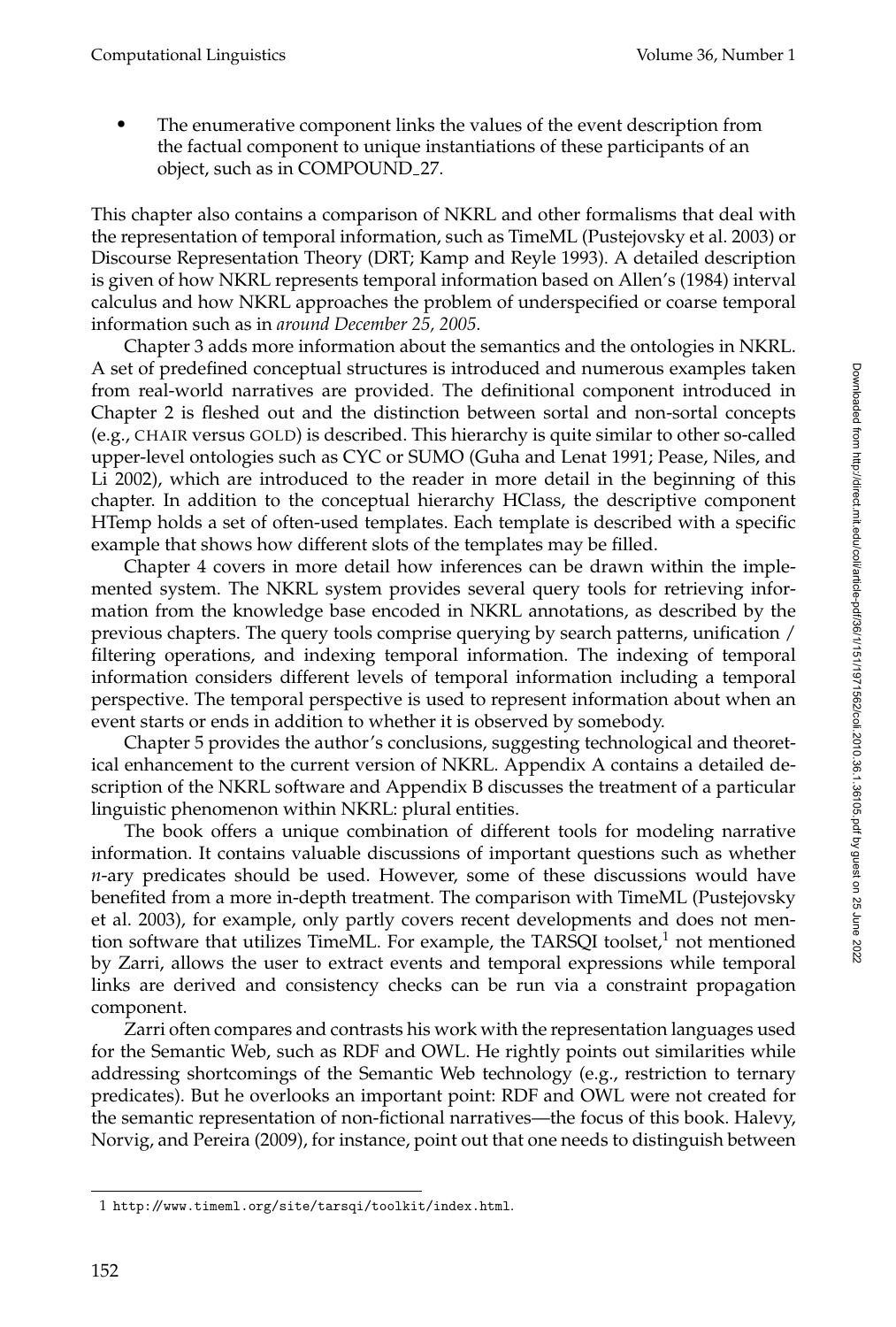approaches to the semantic interpretation problem of natural language and the representation of the Semantic Web. The former tries to address the question of how language can be formally represented while the latter focuses on the interoperability of semantic information expressed by Web pages (e.g., flight information provided by a travel agency). Because Zarri proposes an approach for solving the semantic interpretation problem, a clear distinction as to what problem is being addressed would be helpful in order to avoid giving the wrong impression that the proposed methods are suitable for the Semantic Web.

On a more detailed level, Zarri's introduction to sortal and non-sortal concepts does not cite work by Krifka (1992) and Dowty (1991). These authors presented theories on sortal event hierarchies similar to the one discussed by Zarri, and both theories discuss how the sortal quality of an object influences the event type (e.g., eating an apple vs. eating apple purée). Zarri's introduction to his theoretical framework could have been improved by a more in-depth treatment of event semantics, such as the theories introduced by Krifka, Dowty, and others.

On a more minor note, the readability of the book is slightly hampered by the overuse of italics and other fonts. Less would have been definitely more here. In addition, a list of abbreviations and a glossary of important terms would have been useful so that the reader could use the book as a quick reference, for example.

Though the working implementation of the system is intriguing, and the book provides many narrative texts exemplifying the expressiveness and capability of NKRL, an unaddressed issue is whether the implementation can be scaled. Unfortunately, there is no way for the reader to decide, because the book does not include a CD with a demo of the system, let alone the source code.

This book would be useful to researchers and practitioners in the field of modeling narrative information, but not to beginners in this field. Students, for example, who are interested in this area would need a more guided approach to the topic. Nevertheless, the book provides a solid theoretical foundation for representing information extracted from narrative text such as news messages; and I am pleased to see that the author undertook the effort of implementing his theory in an actual system that has the potential for many different and exciting practical applications.

#### **References**

- Allen, James. 1984. Towards a general theory of action and time. *Artificial Intelligence*, 23(2):123–154.
- Dowty, David. 1991. Thematic proto-roles and argument selection. *Language*, 67:547–619.
- Guha, Ramanathan V. and Douglas B. Lenat. 1991. Cyc: A mid-term report. *Applied Artificial Intelligence*, 5(1):45–86.
- Halevy, Alon, Peter Norvig, and Fernando Pereira. 2009. The unreasonable effectiveness of data. *IEEE Intelligent Systems*, 24(2):8–12.

Kamp, Hans and Uwe Reyle. 1993. *From Discourse to Logic: Introduction to Modeltheoretic Semantics of Natural Language, Formal Logic and Discourse Representation Theory*. Kluwer Academic.

- Krifka, Manfred. 1992. Thematic relations as links between nominal reference and temporal constitution. In Ivan Sag and Anna Szabolcsi, editors, *Lexical Matters*. CSLI Publications, Stanford, CA, pages 29–53.
- Pease, Adam, Ian Niles, and John Li. 2002. The suggested upper merged ontology: A large ontology for the Semantic Web and its applications. In *Working Notes of the AAAI-2002 Workshop on Ontologies and the Semantic Web*, Edmonton.
- Pustejovsky, James, José Castaño, Robert Ingria, Roser Saurí, Robert Gaizauskas, Andrea Setzer, and Graham Katz. 2003. TimeML: Robust specification of event and temporal expressions in text. In *Proceedings of the Fifth International Workshop on*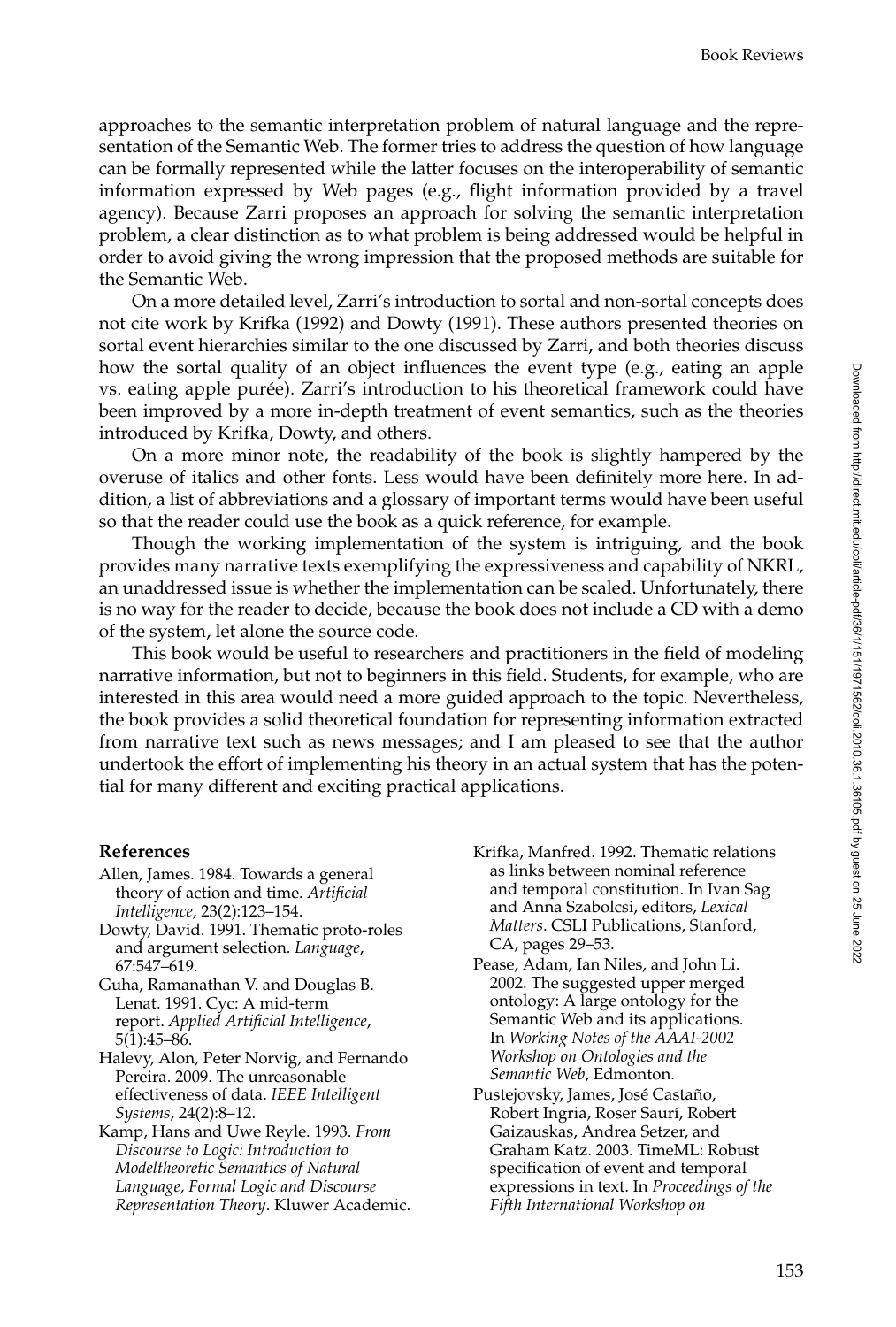*Computational Semantics (IWCS-5)*, Tilburg. Schank, Roger C. 1980. Language and memory. *Cognitive Science*, 4(3):243–284. Schubert, Lenhart K. 1976. Extending the expressive power of semantic

networks. *Artificial Intelligence*, 7(2):163–198. Sowa, John F. 1999. *Knowledge Representation: Logical, Philosophical, and Computational Foundations*. Brooks Cole Publishing Co., Pacific Grove, CA.

*Frank Schilder* is a senior research scientist at the Thomson Reuters Research & Development department. His research interests include temporal information extraction, summarization, and discourse processing. His address is Thomson Reuters R&D, 610 Opperman Drive, St. Paul, MN 55123, USA; e-mail: frank.schilder@thomsonreuters.com.

## **Dependency Parsing**

## **Sandra Kübler, Ryan McDonald, and Joakim Nivre**

(Indiana University, Google Research, and Uppsala and Växjö Universities)

Morgan & Claypool (Synthesis Lectures on Human Language Technologies, edited by Graeme Hirst, volume 2), 2009, xii+115 pp; paperbound, ISBN 978-1-59829-596-2, \$40.00; e-book, ISBN 978-1-59829-597-9, \$30.00 or by subscription

*Reviewed by John Carroll University of Sussex*

This book is a survey of the latest research in dependency parsing, describing some of the approaches currently being investigated by the research community, assessing their strengths and weaknesses, and exploring relationships between them. The book is one of the first in a series of short monographs entitled *Synthesis Lectures on Human Language Technologies*; other related series include speech and audio processing, and artificial intelligence and machine learning. A PDF version of the book can be purchased on-line for \$30.00.

Dependency parsing is currently a very active area of research, so this book is timely. Until recently, most research into inducing statistical parsers from syntactically annotated text has worked with phrase structure tree representations. However, over the last ten years or so a number of researchers have argued (Lin 1995; Briscoe and Carroll 2006) that dependency analyses—in which syntactic structure is represented by linking pairs of words by labeled dependency relations—have a number of important advantages over phrase structure trees. In particular:

- For evaluation of parsing accuracy (with respect to a gold standard), measuring correctness of dependency relations gives more reliable results than measuring similarity of phrase structure.
- For applications requiring automatic linguistic analysis, dependencies capture some aspects of predicate–argument structure in a more convenient form than phrase structure.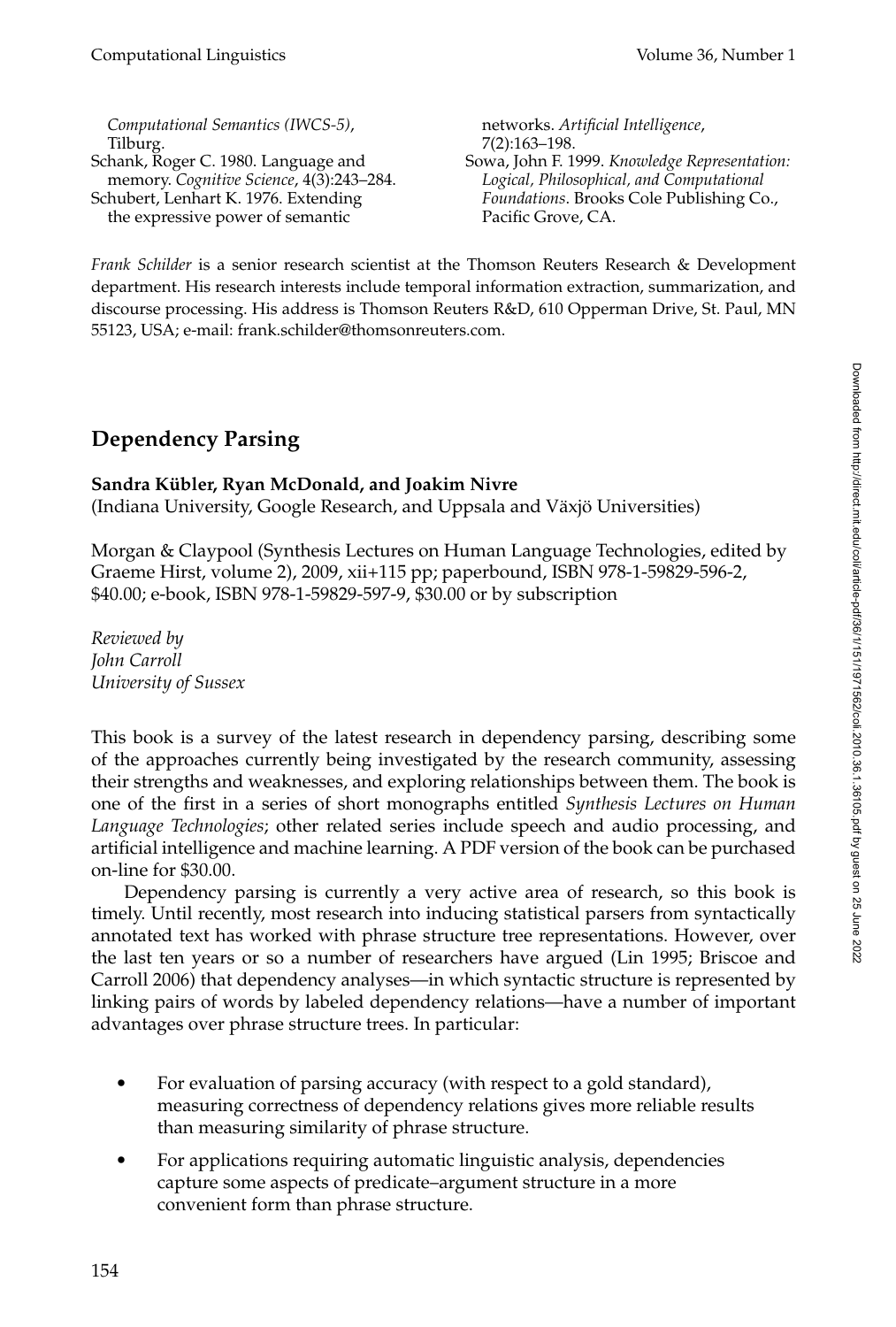In addition, as annotated corpora for languages other than English have become more numerous, it has become evident that:

 For free word order languages, dependencies are better able to capture syntactic generalizations than phrase structure trees.

The CoNLL shared tasks from 2006 onwards have played an important role in raising interest in dependency parsing and supporting work in this area, by organizing the annotation and distribution of dependency corpora in several languages, providing the stimulus of friendly competition, and facilitating comparisons between the various techniques used by the systems that have been entered.

The book describes a range of dependency parsing models, presenting them in terms of a common framework consisting of three elements: a set of constraints defining the space of permissible dependency structures for a given sentence, a set of parameters (possibly empty), and a parsing algorithm. Two main classes of models are distinguished: data-driven, in which the parser is learned from a corpus of dependency structures; and grammar-based, in which the parser is directed by a formal grammar (and also possibly by weights controlling how alternative solutions are explored).

At only a little over 100 pages, the book does not have room to address issues such as how dependency grammar can be used to describe the linguistic facts about a given language, how particular syntactic constructions could be analyzed, or how hand-crafted dependency grammars are developed. The focus is on parsing algorithms, and the two main data-driven approaches of transition-based and graph-based parsing are described in some detail. The focus on the process of parsing itself also means that the book does not refer (even in a further-reading section) to some widely distributed parsing systems which use other types of grammar internally but which output dependencies, for example the C&C parser (Clark and Curran 2007). And although the CoNLL data sets have been very influential, there is no mention of the PARC 700 Dependency Bank (King et al. 2003), which has been used in comparative dependencybased evaluations of a wide range of parsers.

The authors state that they are aiming the book at graduate students and researchers in computer science, linguistics, and computational linguistics. The reader is assumed to have some background knowledge of linguistics and computer science, and although not necessary for an understanding of most of the material, at some points the reader is expected to be comfortable with proof by induction, analysis of the complexity of algorithms, and algorithms for directed graphs. Two of the chapters begin with a few pages of formal definitions, propositions, and proofs, with little in the way of motivating or illustrative examples, and here the less mathematically confident reader will have to persevere.

The publisher has produced the book very quickly: Indeed, the date of publication is only one month after the date at the end of the Preface. However, a side effect of this is a lack of polish: There are a number of typographical errors (and at least one incomplete sentence), occasional lapses into unidiomatic English, some instances of incorrect referencing style, and there is no index. Also, decisions on when references are given within the body of a chapter or postponed to end-of-chapter notes are inconsistent, some technical terms (e.g., 'spurious ambiguity') are not explained at the first point at which they are mentioned, and others (e.g., 'gap degree') are not explained at all.

However, given that these problems are mostly textual and in general do not impede the reader's understanding, this book serves as a very useful and up to date survey of the burgeoning research area of dependency parsing.